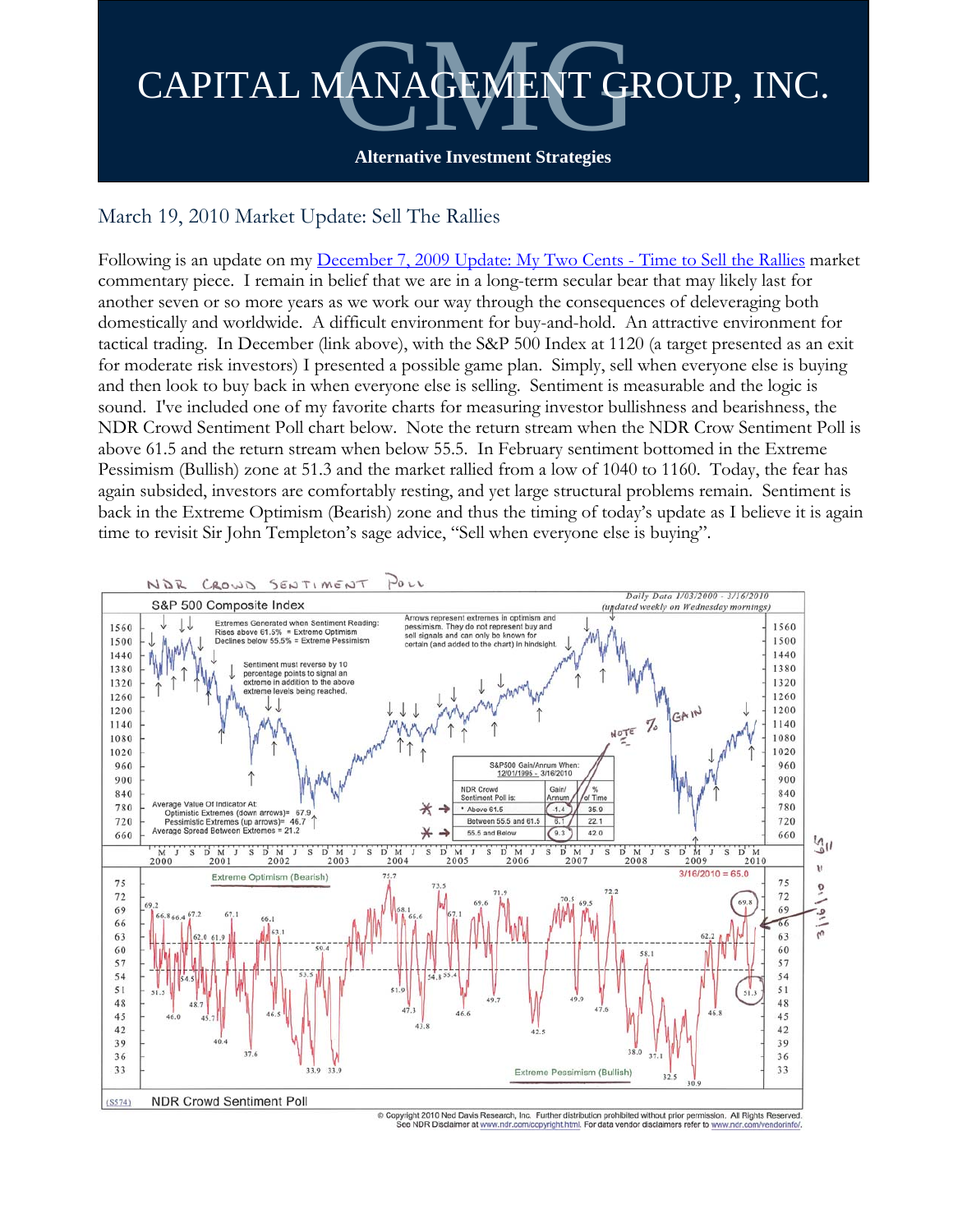Potential for a 1229 short-term bull cycle top and projections for a severe market correction between April/May to October. Chart and target's follow:



Today the market is at 1150 and continues to have the potential to reach 1229 (presented as Aggressive Target #3 in my previous email and represents a 61.8% retracement of the crash decline). The shortterm cyclical bull move is aged and risk remains high. My work puts fair value in the S&P at approximately 900. The market is overvalued on a fundamental basis by nearly 27%. From a risk/reward perspective I see 80 points of upside (+7%) and 250 points of downside risk (-22%). Thus my "Sell the Rallies" theme tied to Extreme Optimism. We are in that zone again today.

Personally, while the majority of my investments are in our various absolute return strategies, 100% of my 401k was moved to money market funds in December when the S&P was at 1120. I was very aggressively allocated and bought when the market was crashing tied to Extreme Investor Pessimism and sold when the market reached my moderate risk target tied to Extreme Optimism. I stuck to my 401k investment plan and it was a great run. I believe I'll get another chance to rebuy below 950 sometime this year. Valuations, interest rates, and investor sentiment will continue to drive my entry and exit decisions.

## With kind regards,

Steve

## IMPORTANT DISCLOSURE INFORMATION

Please remember that past performance may not be indicative of future results. Different types of investments involve varying degrees of risk, and there can be no assurance that the future performance of any specific investment, investment strategy, or product made reference to directly or indirectly in this document will be profitable, equal any corresponding indicated historical performance level(s), or be suitable for your portfolio. Due to various factors, including changing market conditions, the content may no longer be reflective of current opinions or positions. Moreover, you should not assume that any discussion or information contained herein serves as the receipt of, or as a substitute for, personalized investment advice from CMG Capital Management (or any of its related entities), or from any other investment professional. To the extent that a reader has any questions regarding the applicability of any of